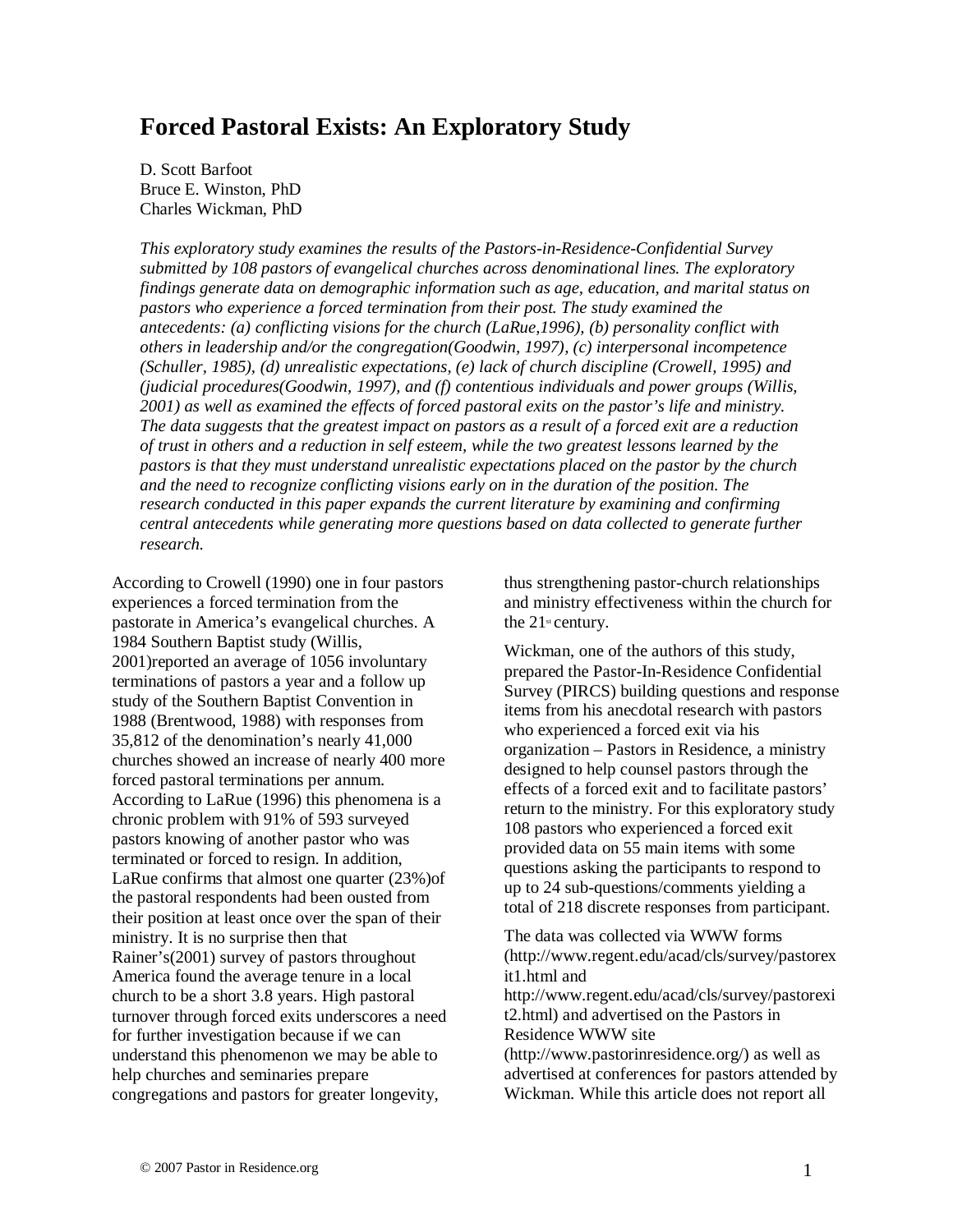the data from all 218 items, it does present the *Forced Pastoral Exits: An Exploratory Study –* findings that seem to hold the greatest insight and opportunity for further investigation. The purpose of this research is to add to the literature by confirming or disconfirming central antecedents and effects as a result of forced pastoral exits on the pastor and his/her family while exploring other noteworthy observations from PIRCS that would warrant further research. To achieve this purpose this paper presents: (a) a working definition of forced pastoral exit, (b)antecedents of forced pastoral exits, (c)presentation of data mined from the explorative survey, and (d) recommendations for future research to more fully understand the phenomena associated with forced pastoral exit on the pastor and his/her family.

# **Forced Pastoral Exit: A Working Definition**

A forced pastoral exit is a process by which a congregation, a personnel committee, or individual leader within a church terminates or forces the resignation of a minister from a position of ministry (LaRue, 1996). Furthermore a pastor may abdicate his post due to the constant negativity found in personal attacks and criticism from a small faction within the congregation from whom the minister feels psychologically pressured to step down from his or her service of ministry (Goodwin, 1997).

# **Antecedents of Forced Pastoral Exits**

A review of the literature yielded six categories of antecedents to forced exits and this paper examines each of the categories (a) conflicting visions for the church (LaRue, 1996), (b)personality conflict with others in leadership and/or the congregation (Goodwin, 1997), (c)interpersonal incompetence (Schuller, 1985), (d)unrealistic expectations, (e) lack of church discipline (Crowell, 1995) and (judicial procedures (Goodwin, 1997), and (f) contentious individuals and power groups (Willis, 2001) in sequence.

*Conflicting Visions for the Church* 

When the pastor's "clear and challenging picture of the future of a ministry" (Malphurs, 1992, p.31) strongly differs from one or more members of a congregation, conflict can result. For example, in his 1992 study, Detweiler notes how the Holy Cross Lutheran Church experienced conflict between the missions pastor and members of the church. The missions pastor held strong convictions against the Masonic order and would not permit membership in this order by the church's members. This led to a pattern of pastor-congregation clashes that precipitated the high turnover of pastors throughout its history.

Der (2001) conducted a quantitative analysis of ethnic churches of various sizes representative of every state. In addition he conducted a series of qualitative interviews with 12 subjects found through referrals. According to Der (2001) a disagreement concerning vision can be due to cultural differences. Ethnic Chinese Churches throughout the Untied States often deal with conflicting visions induced by different levels of cultural assimilation among its members, subsequently contributing to the high dropout rate among American Born Chinese pastors serving with first generation Chinese immigrant pastors. Significant cultural differences frequently exist between Overseas Born Chinese and American Born Chinese leaders resulting in irreconcilable philosophies regarding the direction and mission of the local church.

Another aspect connected with conflicting visions for the church is extracted from Dudley's(2003) research on religion in the United States today. As one of the most extensive studies on religion in the United States, his data represented 41 denominations and faith groups with 26 surveys of individual congregations in six broad areas. Within the area of leadership and organizational dynamics, Dudley found that major organizational changes promote conflict that tends to negatively impact the growth of membership. In one example he cites that "changes in worship often prompt serious congregational conflict." (Dudley, 2003, p. 25).

For example, a pastor might have a vision for his church to become a more seeker sensitive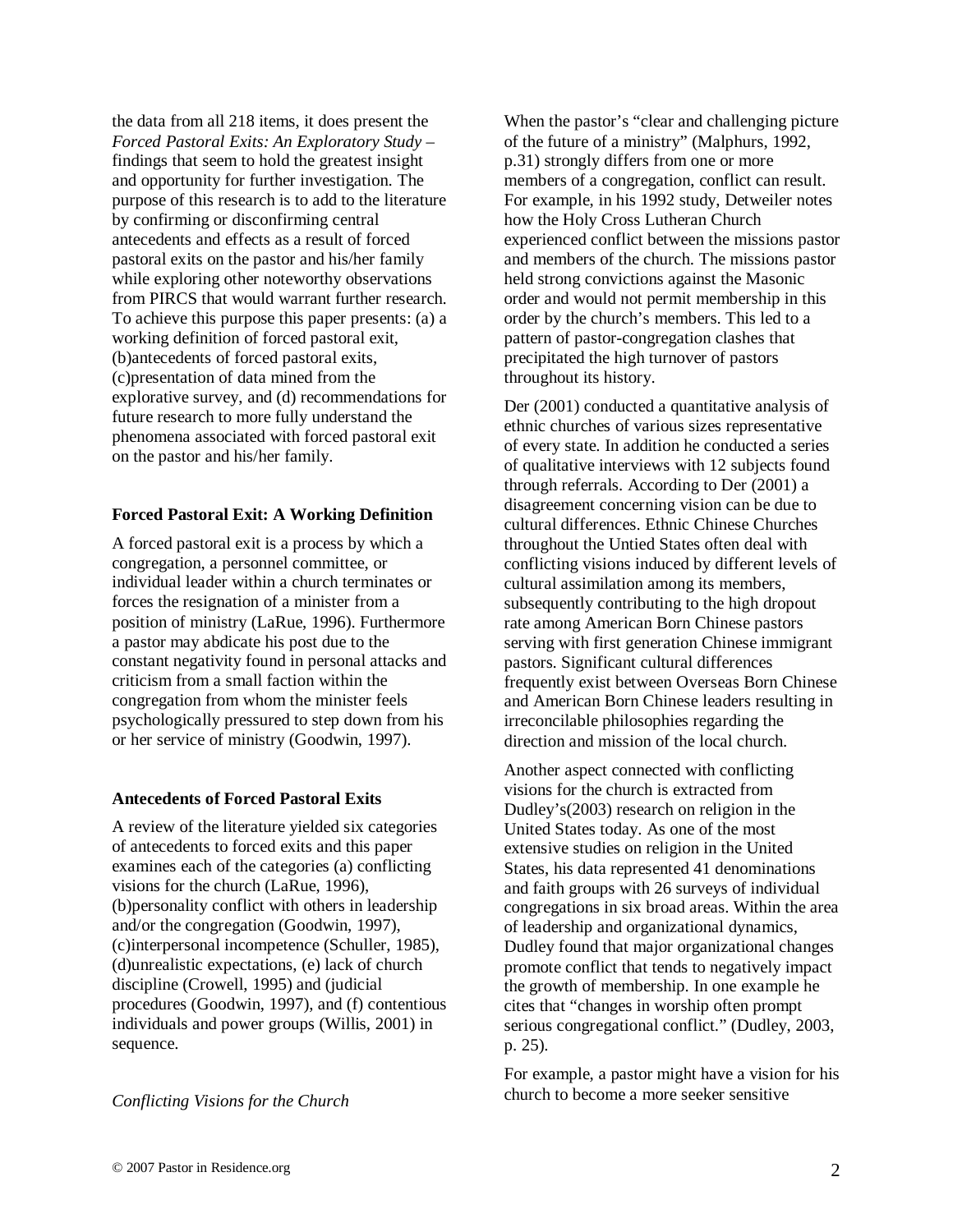church, and strongly push for a more contemporary worship service in order to reach the un-churched. However, the lay leaders might prefer a more traditional style of worship geared towards the edification of believers. A major organizational changed from one style to another could prompt conflict between major players in the church and division among its members. evidence collected in this exploratory study supports this concern for conflicting visions.

#### *Personality Conflicts*

Personality conflicts may include clashes between the pastor and one or more members of the church, or there maybe occasions when the senior pastor collides with the personality of aboard member, or staff member (LaRue, 1996; Goodwin, 1997). According to Voges and Braund (1995) people are different and fall under one of four major personality types. Each type has a unique sense of perception, motivation and needs. Consequently, different people's varying personalities directly impact their relational and leadership styles, and those with opposite temperaments will encounter greater levels of interpersonal conflict with each other. For example, a pastor who has a "dominant" personality may be perceived as being overbearing to a member who embodies the "steady" type personality, resulting in resistance to the pastor's leadership.

Furthermore Willis (2001) also documents personality conflicts as one of the major reason for pastoral terminations. Our exploratory study indicates that 35% of pastors found personality conflicts with board members to be a significant source of tension and when asked for the main reason for their forced exit, approximately 31% of the pastors participating in this current study claimed personality conflict with board members (see Table 17).

#### *Interpersonal Incompetence*

According to Schuller (1985) only 6 to 13% of ministers studied failed as a result of professional incompetence (i.e. leadership, preaching, administration). However, 46% failed as a result of interpersonal incompetence (i.e. relating to others), 50% falling into the categories of being either too autocratic or too passive. Schuller explains the steps towards

interpersonal incompetence resulting in pastoral failure. First, the pastors failed to listen and observe and therefore did not understand the situation well enough to provide proper feedback. As a result they were unable to recognize how they were actually making the situation worse by their inappropriate responses.

Second, they failed to accept personal responsibility, blaming others instead. Third, these individuals neglected to properly delegate by either not delegating tasks at all or overdelegating responsibilities inappropriately. Fourth, it was extremely difficult for them to connect with people in such a manner as to form common loyalties. Fifth, they were incapable of maintaining congruency in their words and behavior. In other words, their statements were often vague or they were unable to follow through with promises. Sixth, they needed to have approval from everyone all of the time in order to find emotional support. Seventh, these ministers were not able to interpret the present circumstances in terms of reality. Their perspectives were often shaded by internal struggles that clouded their perception. Eighth, those who did not think the same way easily intimidated them. Ninth, these ministers themselves failed to support others emotionally while disagreeing with people on an intellectual level.

Our data in this exploratory tends to support Schuller's findings with regard to interpersonal relationships. However, our data does not discern if this is a function of the pastor or the environment in which the pastor found him/herself.

## *Contentious individuals or rival power groups*

Contentious individuals are those persons who strive to use whatever means necessary to control the church. If a pastor is a threat to their control then these individuals may rally a small group of power brokers to push the pastor out (Willis, 2001). One ex-pastor describes this situation in his church: This hidden crisis is the proliferation of congregational conflicts in which the pastor is the target. Particularly in the so-called free churches, in which decisions to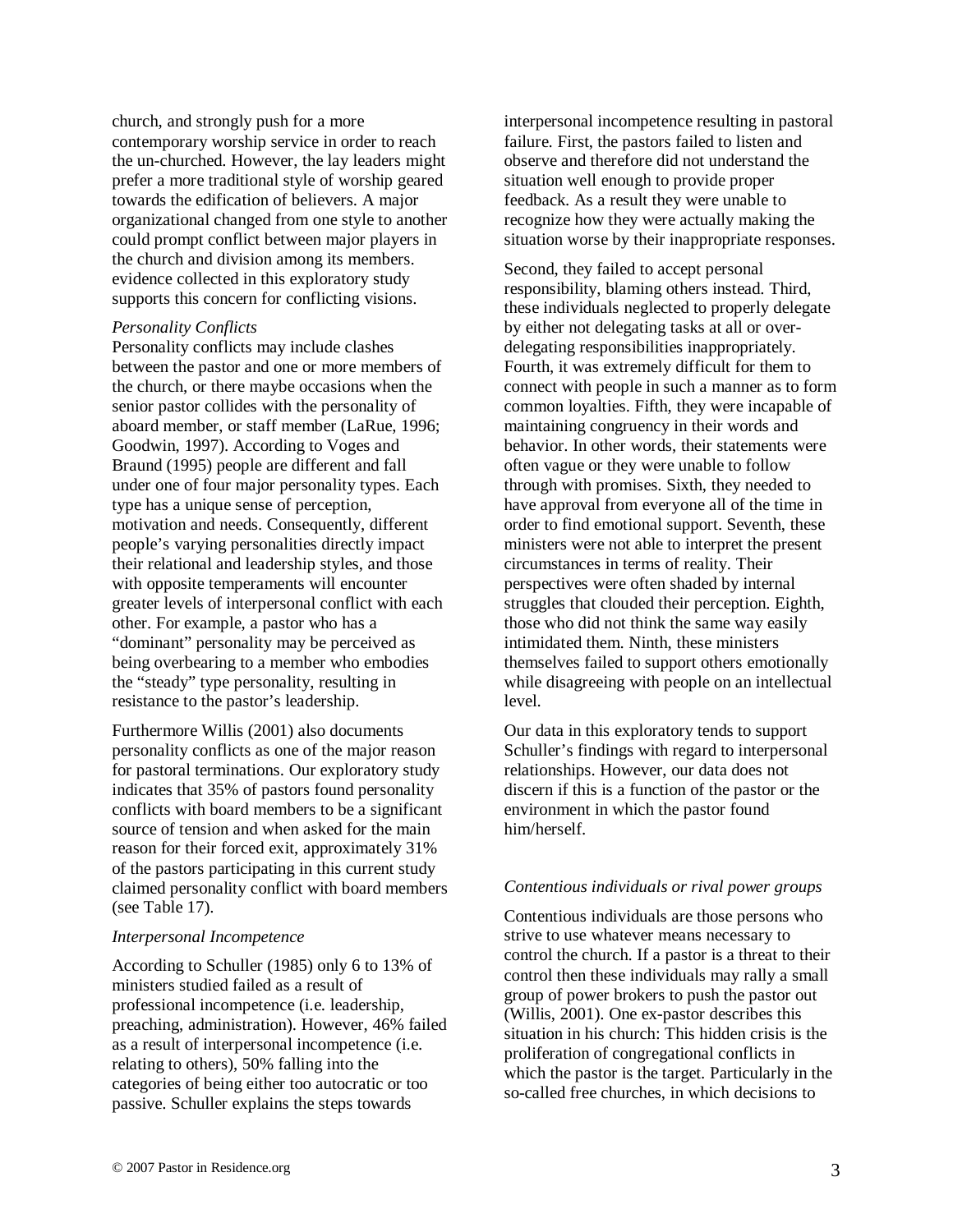hire and fire clergy rest with the members and not with denominational officials, clergy are vulnerable to assault by small but committed factions of critics. I am referring not to situations in which a pastor's poor performance or scandalous behavior has ignited a controversy, but to conflicts that arise from unhealthy congregational dynamics, and that target pastors who are innocent of malfeasance and are usually caught unawares (Smith, 1994) Crowell (1990) confirms that powerful people within the congregation are active in the forced exits as well. He found throughout a series of interviews with ousted pastors four categories of contentious individuals. The first he describes as the "hegemony of powerful individuals or groups" (p. 78). Second are the individuals who play power games with a motive of revenge. The third were those who use "ploys which stem from lingering emotional ties to a previous pastor" (p. 78), and the fourth, non-committed members who make major decisions at church business meetings.

Our exploratory study found that 34% of the pastor respondents perceived a small faction behind their forced exit as the largest driving force behind their ousting (see Table 1). At least 87% of those that were forced out through the pressure of a small faction indicate that this group was made up of 10 people (see Table 2).

Furthermore, 26% of the respondents held individual staff or board members responsible for their forced exit. Therefore, contentious individuals or small factions (10 or less people) were the force responsible for at least 60% of pastoral exits.

| `able |  |
|-------|--|
|       |  |

| Driving Force Behind Pastoral Exit $(n=108)$<br>Driving Force |    | Count Percent |
|---------------------------------------------------------------|----|---------------|
| No Selection                                                  | 20 | 18.52         |
| <b>Senior Pastor</b>                                          | 12 | 11.11         |
| <b>Staff Member</b>                                           | 3  | 2.78          |
| Board Member                                                  | 13 | 12.04         |
| <b>Small Faction</b>                                          | 37 | 34.26         |
| Large Faction                                                 | 1  | 0.93          |
| Denomination                                                  | 7  | 6 48          |

| Own conviction                       |    | 15    | 13.89 |  |
|--------------------------------------|----|-------|-------|--|
|                                      |    |       |       |  |
| Table 2:                             |    |       |       |  |
| Size of Small Faction $(n=55)$       |    |       |       |  |
| <b>Size of Faction Count Percent</b> |    |       |       |  |
| 1 Person                             | 3  | 2.78  |       |  |
| $2-5$ People                         | 25 | 23.15 |       |  |
| $6 - 10$ People                      | 20 | 18.52 |       |  |
| $11 - 20$ People 7                   |    | 6.48  |       |  |

This is significant considering that about 48 out of 108 of these pastor/leaders were at churches where over 100 congregants attended during the Sunday morning worship services (See Table 3) and yet the vast majority forced out by a faction were forced out by small factions of 10 or less. Although the size of the churches were almost equally divided between those less than and those more than 100 attendees, most of the forced out pastors were driven out by a fraction of the regular worshippers.

#### Table 3:

Size of Sunday Morning Attendance  $(n = 108)$ 

| Attendance   | Count | Percent |
|--------------|-------|---------|
| No Selection | 3     | 2.78    |
| Under 50     | 13    | 12.04   |
| 50-100       | 24    | 22.22   |
| 101-200      | 21    | 19.44   |
| 201-300      | 8     | 7.41    |
| 301-400      | 8     | 7.41    |
| 401-500      | 1     | 0.93    |
| 501-1000     | 6     | 5.56    |
| 1001-2000    | 4     | 3.7     |

# *Lack of judicial procedures and church discipline*

Goodwin (1997) purports that ethics are routinely compromised in the undertaking of a forced pastoral termination. First, churches most frequently flounder following the instituted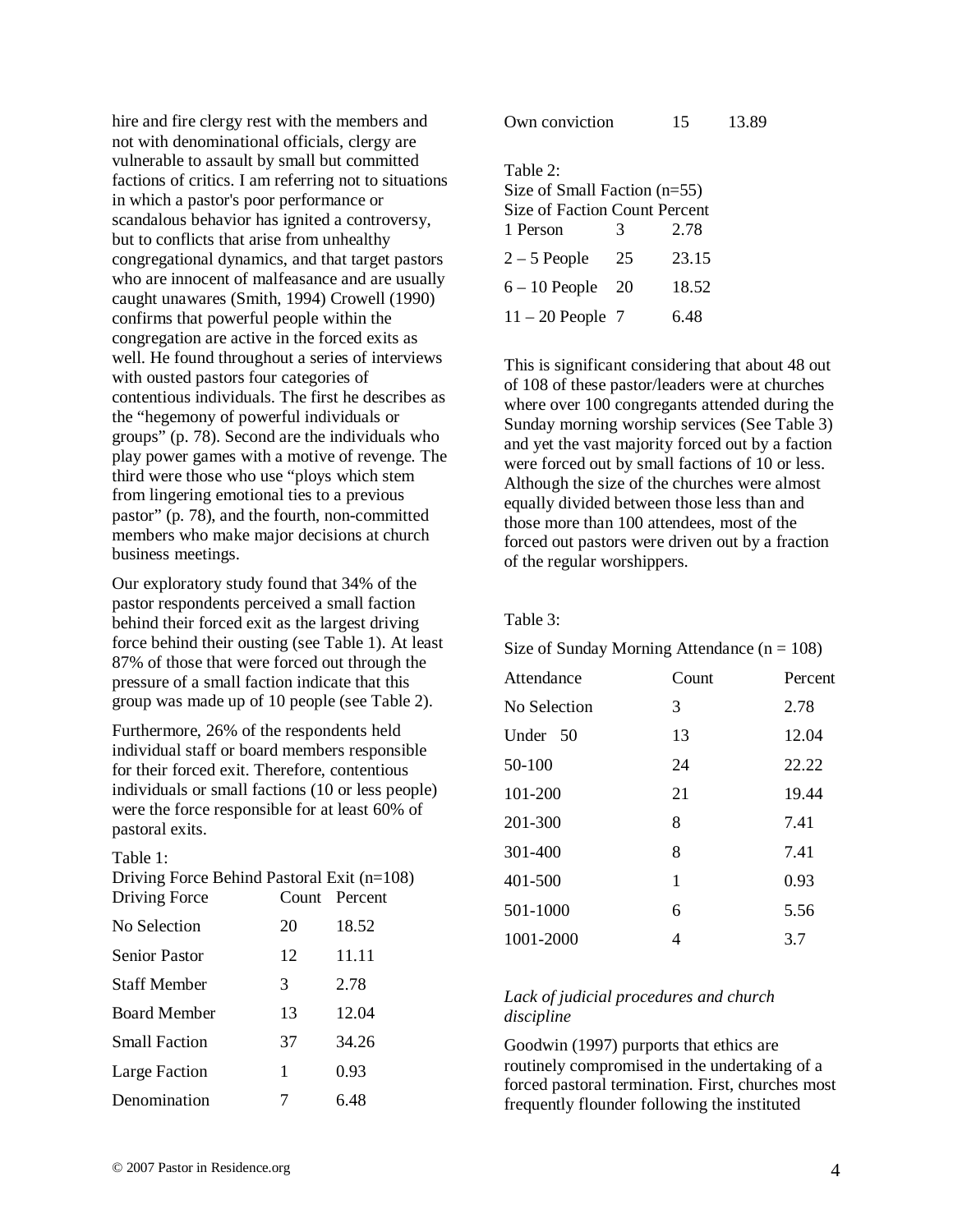processes for evaluation, conflict resolution or procedures of reviewing the pastor's ministry effectiveness in a fair objective manner. Second, members or boards gravitate towards misrepresenting information in regard to the reason behind the forced termination. This opens a window for pastors to be compelled to leave their post without due process or accountability and can ultimately hinder his/her present ministry relationships and future careers.

Chandler (2002) observes a remarkable similarity in the stories told by ousted pastors at numerous retreats he lead over the years and highlights three common and dynamic patterns that took place. First, each pastor had been "blind-sided" as a small group came to the minister with the recommendation that he should resign due to his ineffectiveness. This small group represented themselves as special messengers of the whole church. Second, after delivering the shocking message this small group loaded guilt on the pastor requesting that their conversation be kept secret to protect the church from splitting, and implying that any negative effect from the pastor's resignation would be his/her fault. Third, the group proceeded to place undue pressure on the minister to make an abrupt decision while using the possibility of withdrawing a severance package if the pastor did not comply with their wishes. Crowell (1990) makes some intriguing findings arguing from moderate statistical significance that pastors who serve mainly in churches that practice discipline "experience 39% fewer forced exits" (p. 72) than those who serve at churches that do not exercise church discipline. In other words "with 96% confidence church discipline is a statistically significant factor in reducing forced pastoral exit rates" (p. 74).

This current exploratory study did not find data that supported this category of antecedent, but neither did it report data to the contrary. This, then, remains an area for further study.

#### *Unrealistic Expectations*

Shoff (2002) argues that though standards throughout the years have been set high for the pastor, he believes today's culture is raising the

bar to even higher levels. A pastor in contemporary culture has many unrealistic expectations to fulfill in his ministry, and according to Shoff, this is a contributing factor to pastoral exits: He is expected to be chief executive officer, counselor, community leader, preacher, teacher, theologian, arbiter, chaplain, model parent and husband, to mention the most obvious. Perhaps it is this unrealistic expectation on the part of both the congregation and the pastor himself that is contributing to the current avalanche of ministerial dropouts. (p.1)

Dudley (2003) also observes that congregations that "enact their faith without explicit expectations for members experience less vitality and more conflict" as well (p. 2).Perhaps both pastors and parishioners at time shave expectations that are beyond reach.

Croucher (2003) summarizes recent literature that consistently documents various types of unrealistic expectations that contribute to pastoral stress and burnout in ministry. First, due to a lack of clearly defined boundaries around tasks that are never quite complete, an incongruity forms between the hard realities of ministry and unrealistic expectations both imposed on oneself and imposed by members. Second, Croucher outlines what he calls the 'bed-at-the-church syndrome.' This is when the pastor is so consumed with finding significance through his vocation that he becomes a workaholic. Third, is the overwhelming feeling of inadequacy in providing competent leadership to members, or the 'Peter-Principle.' Fourth, the pastor struggles with the double-bind type expectations of being a strong leader yet being a humble servant at the same time. Fifth, he or she may struggle to measure progress in many intangible areas of ministry. Sixth, role identity confusion with his/her self-image can set in as a pastor places too much weight on performance as a basis for self-esteem. Furthermore, time management problems, inability to produce winwin conflict resolutions, tyranny of the urgent and administrative overload all contribute to, and are, by-products of unrealistic expectations, causing a vicious cycle.

The review of the literature points to several predominant reasons for forced pastoral exits,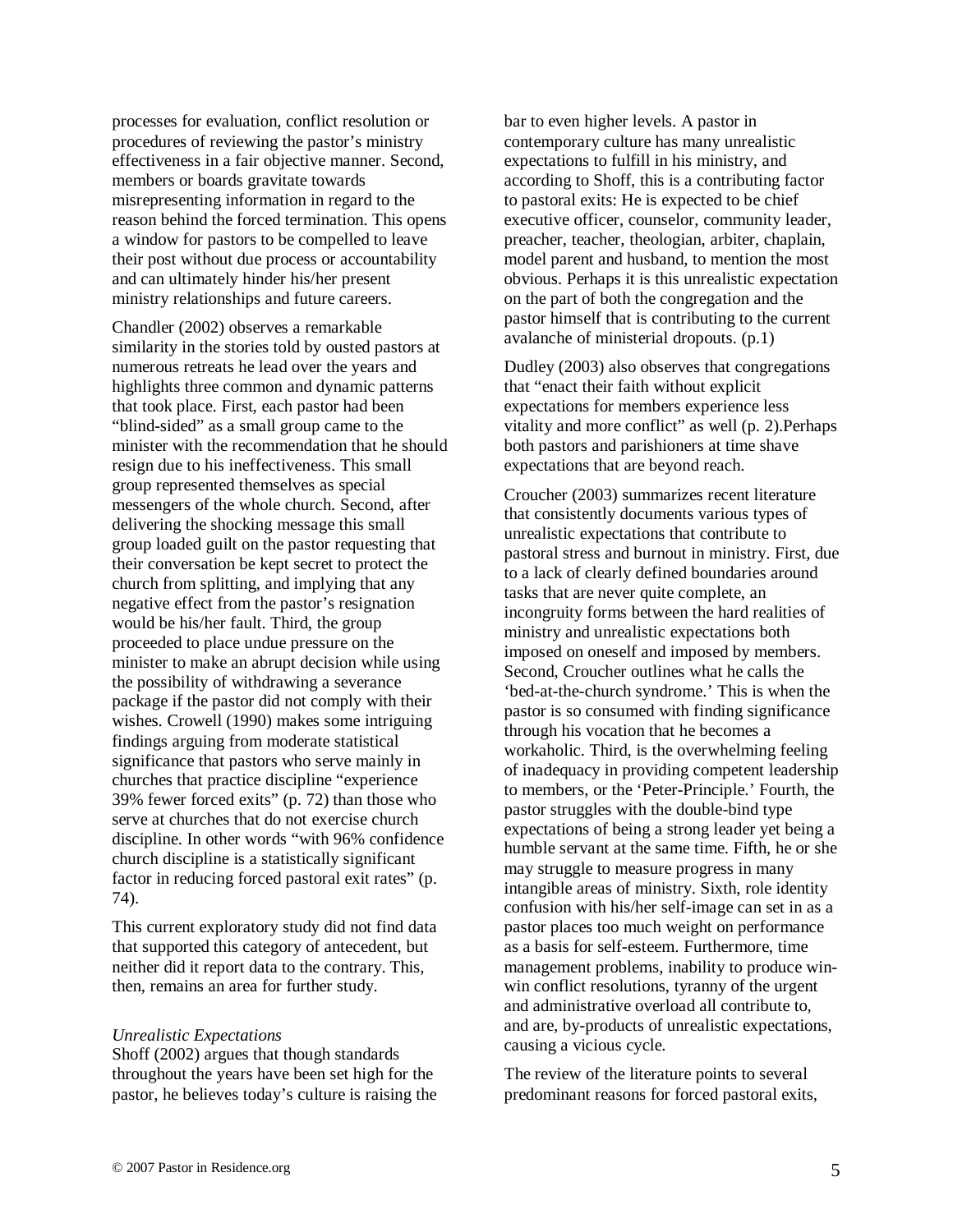some of which are discussed above. However, in terms of current research, LaRue (1996) and Crowell (1995) offer the most reliable quantitative data on antecedents of forced terminations of pastors. Table 4 is a synopsis of the numerous antecedents to forced pastoral exits, some of which were discussed above. It is interesting to see some of the similarities between these findings and this current exploratory study (See Table 4). One of the most significant observations shows that LaRue(1997), Crowell (1995) and this current study all ranked conflicting visions (values) in the top 1 or 2 spot in the 40-60 percentile range.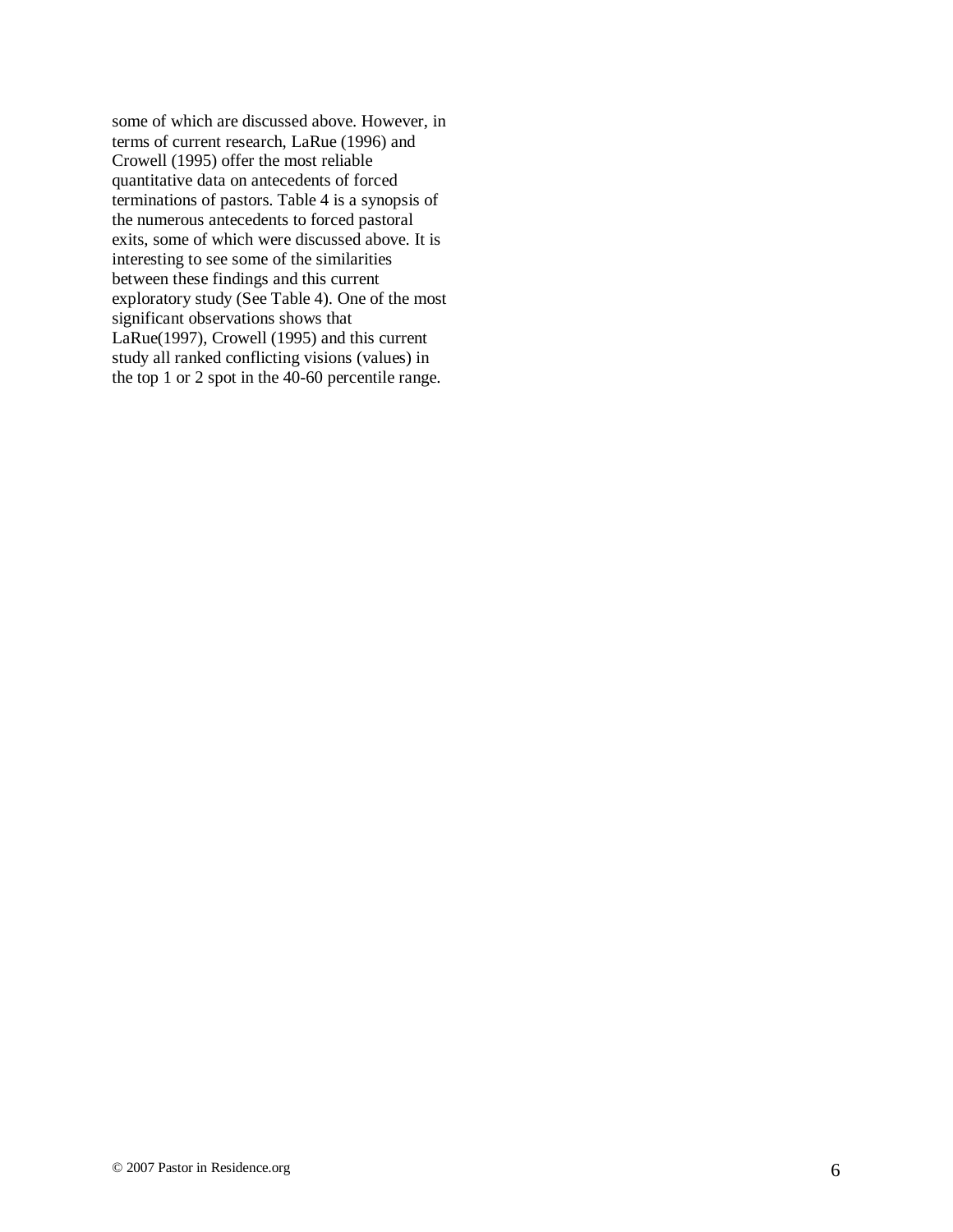| Table 4:                                        |  |
|-------------------------------------------------|--|
| <b>Comparison of Three Forced Exits Studies</b> |  |

| Researchers:                              | <b>Current Study</b><br>Rank | $\%$  | Rank                     | LaRue (1997) | %      | Rank %         | Crowell (1995) |
|-------------------------------------------|------------------------------|-------|--------------------------|--------------|--------|----------------|----------------|
| Music/worship style differences           | 1                            | 47.22 |                          |              |        |                |                |
| Conflicting visions for the church 2      |                              | 40.74 | $\mathbf{1}$             |              | 46     | 2              | 66             |
| Personality Conflict with board member(s) |                              |       |                          |              |        |                |                |
|                                           | 3                            | 30.56 | $\overline{2}$           |              | 38     |                |                |
| False charges of moral failure            | $\overline{4}$               | 28.70 |                          |              |        |                |                |
| Unrealistic expectations                  | 20                           | 8.33  | 3                        |              | 32     |                |                |
| Personality Conflicts (not with board     |                              |       |                          |              |        |                |                |
| members)                                  | 5                            | 27.78 | 5                        |              | $22\,$ |                |                |
| Personality conflict with senior pastor   |                              |       |                          |              |        |                |                |
|                                           | 10                           | 16.67 | 7                        |              | 19     | $\overline{4}$ | 31             |
| Lack of clear expectations                | 19                           | 8.33  | $\overline{\mathcal{L}}$ |              | 24     |                |                |
| Theological differences/doctrine          | 15                           | 13.89 | 6                        |              | 21     | 62             | 5              |
| Powerful minority of members              |                              |       |                          |              |        | $\mathbf{1}$   | 75             |

Having reviewed the six antecedents found in the literature this paper presents the data collected in the current exploratory study making general observations concerning antecedents of forced exits as well as other significant observations.

# **Exploration of Data Collected from PIRCS**

Through various networks across denominational lines (See Table 7), vocational Christian workers who encountered at least one forced termination were asked to complete the survey.

In the following subjections we present demographic observations of (a) age, (b) education, (c) denominational affiliation, (d) current status and (e) tenure in ministry, followed by self-ratings on (a) ministry skills, (b) financial survivability, (c) characteristics of forced terminations, (d) sources of tension and (e) reasons for forced exits.

## *Age*

Ninety-six of the 108 participants indicated thei rage category. Those between the ages of 45 and 54 total 51% of the respondents, whereas those 25-29 were 1%, and those 55-59 were 5%. The data seem to suggest that those in their midforties and early fifties are more likely to experience a forced exit (see Table 5). The smaller number of respondents under age 30 who have experienced a forced exit could reflect the possibility that there are less numbers of pastors in that age range, or perhaps forced pastoral exit is a phenomena associated with more experienced years in ministry. In any case, more research is needed in this area before further assertions can be made about age correlation to forced pastoral exits.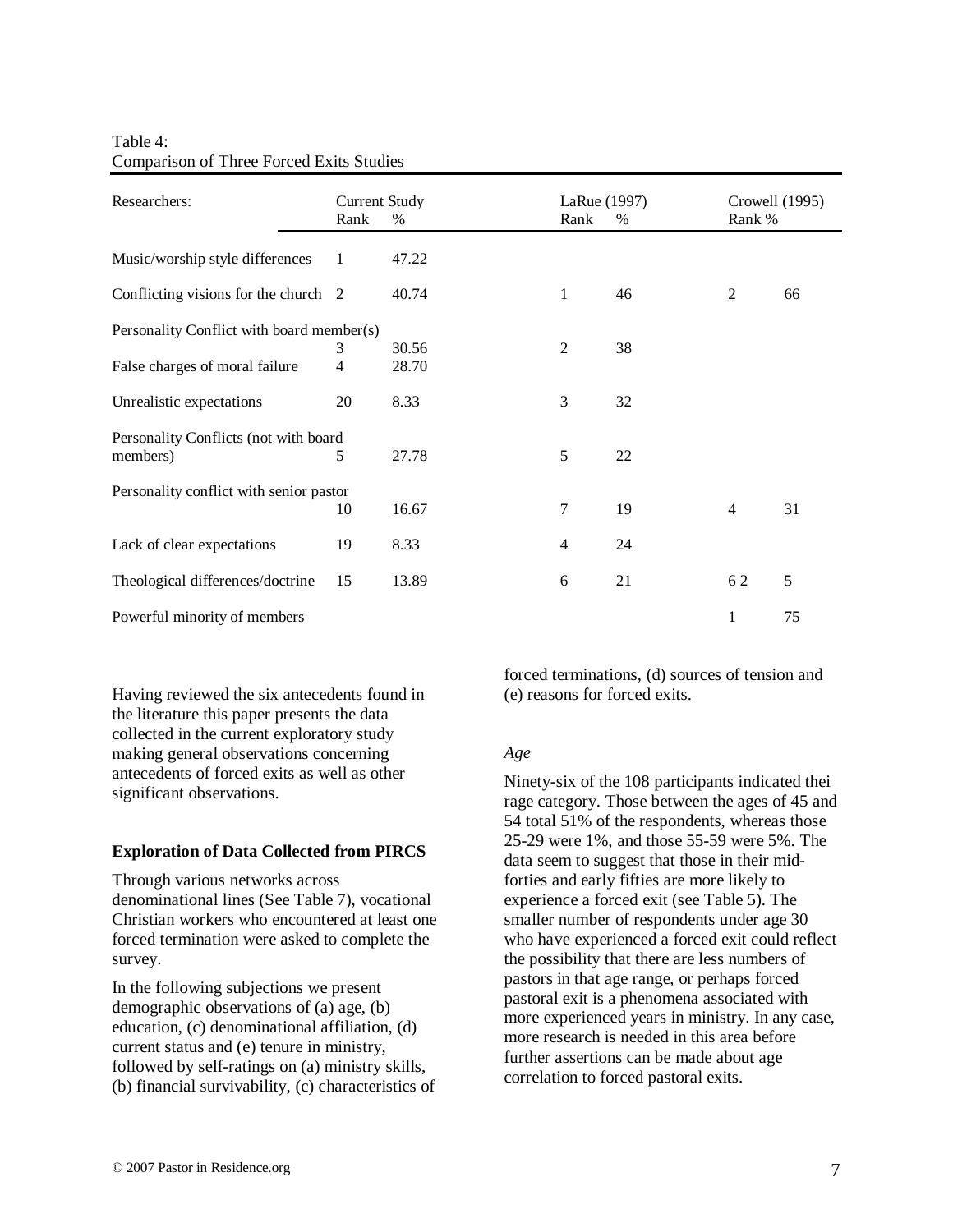# Table 5

Forced Exits by Age Group (n=96) Age Group Count Percent

| 25-29 | 1  | 1.04  |
|-------|----|-------|
| 30-34 | 11 | 11.46 |
| 35-39 | 15 | 15.63 |
| 40-44 | 15 | 15.63 |
| 45-49 | 26 | 27.08 |
| 50-54 | 23 | 23.96 |
| 55-59 | 5. | 5.21  |

## *Education*

Education seems also to be a factor in the likelihood of a forced exit. 35% of ousted pastors held a Seminary degree (the most popular level of education held), 18% had postgraduate study obtaining a Master degree and 19% were in the process or had completed a doctorate of philosophy. The conclusion at the least is that more education does not necessarily protect one from a forced exit, and to a point actually may increase the likelihood of it.

# Table 6:

| Forced Exits by Education Level $(n = 94)$ |       |         |  |  |
|--------------------------------------------|-------|---------|--|--|
| <b>Education Level</b>                     | Count | Percent |  |  |
| <b>Attended College</b>                    | 5     | 5.32    |  |  |
| 4-yr sec. college degree                   | 3     | 3.19    |  |  |
| 4-yr bible college degree                  | 12    | 12.77   |  |  |
| Postgraduate Study (MA)                    | 18    | 19.15   |  |  |
| <b>Seminary Degree</b>                     | 33    | 35.11   |  |  |
| Grad. Degree (not                          |       |         |  |  |
| Seminary.)                                 |       |         |  |  |
|                                            | 4     | 4.26    |  |  |
| Doctoral Study                             | 7     | 7.45    |  |  |
| Doctorate                                  | 12    | 12.77   |  |  |

## *Denomination*

The 108 participants stretch across

denominational lines with Baptist having the largest representation of approximately 24%, Presbyterian with nearly 14% and Lutheran at 9% as shown in Table 7.

## Table 7

Denominational Group Frequencies in Survey  $(n=108)$ 

| Denomination    |    | Count Percent |
|-----------------|----|---------------|
| No Selection    | 10 | 9.26          |
| Assembly of God | 6  | 5.56          |
| <b>Baptist</b>  | 26 | 24.07         |

| Church of Christ     | 1              | 0.93  |
|----------------------|----------------|-------|
| Church of God        | 1              | 0.93  |
| Congregational       | $\overline{2}$ | 1.85  |
| CRC                  | 1              | 0.93  |
| Evangelical Cov.     | $\overline{2}$ | 1.85  |
| <b>EVFree</b>        | 4              | 3.70  |
| Four Square          | 1              | 0.93  |
| Friends              | 1              | 0.93  |
| Independent          | 8              | 7.41  |
| Lutheran             | 10             | 9.26  |
| Mennonite            | 1              | 0.93  |
| Methodist            | 9              | 8.33  |
| Pentecostal (not AG) | 1              | 0.93  |
| Presbyterian         | 15             | 13.89 |
| <b>RCA</b>           | 1              | 0.93  |
| Other                | 7              | 6.48  |
|                      |                |       |

#### *Current Status and Tenure in Ministry*

Of the 108 respondents, over 44% are not presently in a ministry position while nearly 33% currently are serving as pastors in the local church. The respondents also have been in ministry from a range of 0 to 33 years with the average tenure being 13 years. Further, the respondents have served an average of 3 ½ years at their present position ranging from less than 1 to 27 years.

## Table 8

Forced Exits by Years in Ministry (n=107)

| <b>Years in Ministry</b> |    | Count Percent |
|--------------------------|----|---------------|
| 4 or less years          | 22 | 20.56         |
| 5 to 10                  | 24 | 22.43         |
| 11 to 15                 | 21 | 19.63         |
| 16 to 20                 | 16 | 14.95         |
| 21 to 25                 | 14 | 13.08         |
| $26+ years$              | 10 | 9.35          |

# *Self-Ratings on Ministry Skills*

Participants were asked to rate their effectiveness in communication, diplomacy, leadership (vision), management (administration), pastoral care, preaching, saying "No", and visitation. All ministry items had ratings of 'good' or 'excellent' by 50% or more of these pastors in each ministry item with the exception of he 'Saying No' category (See Table 9).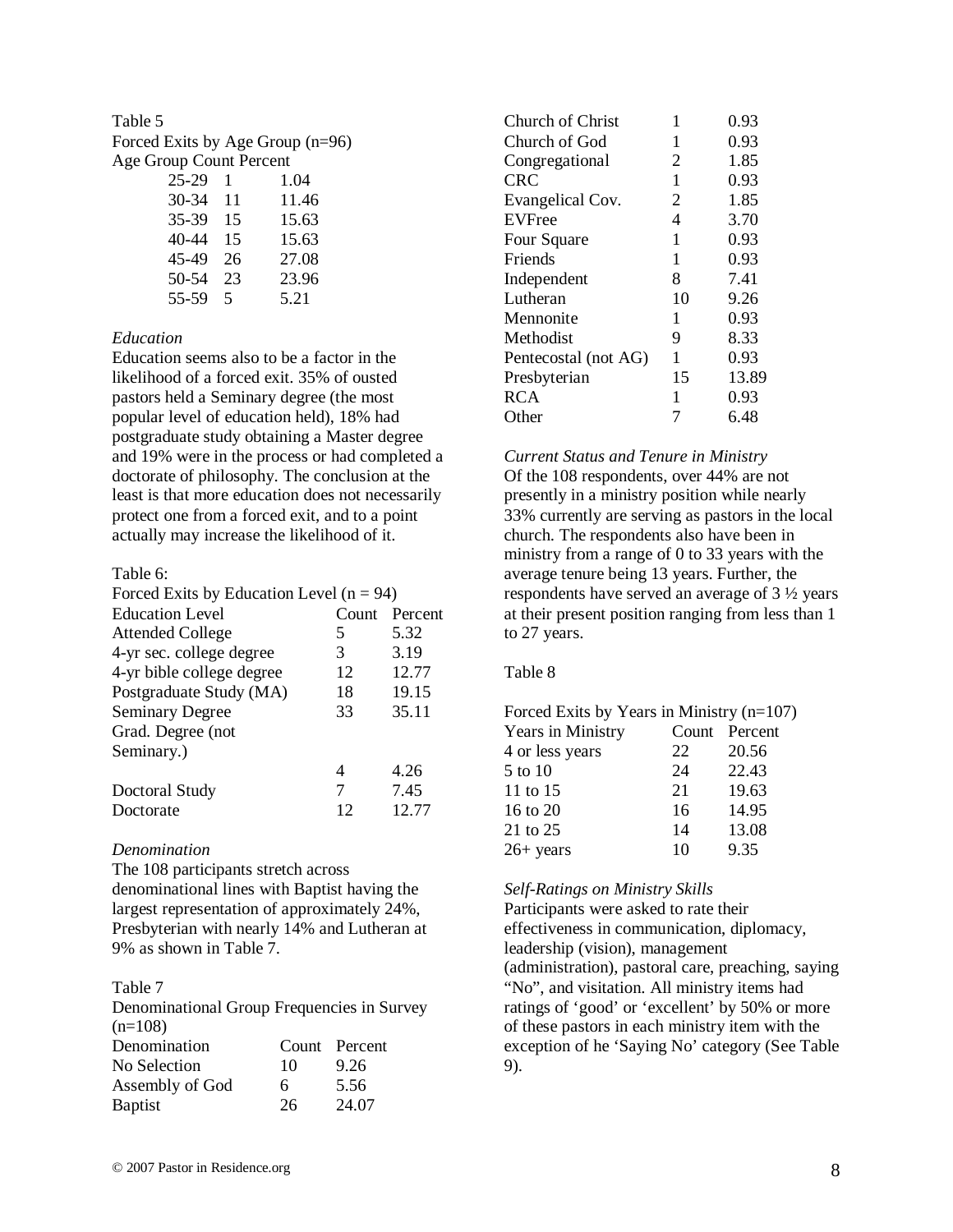Table 9:

Overall Self-Ratings on Ministry Effectiveness  $(n=108)$ 

| Self-Rating Categories N/A Poor Fair Good Excellent |          |    |    |     |    |
|-----------------------------------------------------|----------|----|----|-----|----|
| Communication                                       |          |    | 12 | 58  | 37 |
| Diplomacy                                           | 0        |    | 40 | 49  | 12 |
| Leadership (vision)                                 | 0        |    | 22 | 44  | 35 |
| Management                                          |          |    |    |     |    |
| (administration)                                    |          |    |    |     |    |
|                                                     | 0        | 15 | 35 | 44  | 14 |
| Pastoral care                                       |          | 5  | 26 | -51 | 25 |
| Preaching                                           | $\theta$ | 2  | 8  | 42  | 56 |
| Saying "NO"                                         | 1        | 21 | 50 | 27  | 9  |
| Visitation                                          | 1        | 16 | 36 | 40  | 15 |
|                                                     |          |    |    |     |    |

In addition, the three highest self-ratings included 91% of the pastor/leaders rating themselves 'good' or 'excellent' in 'preaching', 88% 'good' or 'excellent' in 'communication' and 73% good or excellent in 'leadership (vision/direction)'. The three lowest self-ratings included 'Saying No' a mere 33% ranking good or excellent, 'Visitation' at just over half and 'Management (administration)' at 54%. (See Table 10)

Table 10

| Ranking of 'Good' or 'Excellent' on |                                       |         |  |  |  |  |
|-------------------------------------|---------------------------------------|---------|--|--|--|--|
|                                     | Effectiveness ( $n=108$ ) Self-Rating |         |  |  |  |  |
| Categories                          | Count                                 | Percent |  |  |  |  |
| 1. Preaching                        | 98                                    | 90.74   |  |  |  |  |
| 2. Communication                    | 95                                    | 87.96   |  |  |  |  |
| 3. Leadership (vision)              | 79                                    | 73.15   |  |  |  |  |
| 4. Pastoral care                    | 76                                    | 70.37   |  |  |  |  |
| 5. Diplomacy                        | 61                                    | 56.48   |  |  |  |  |
| 6. Management (admin) 58            |                                       | 53.70   |  |  |  |  |
| 7. Visitation                       | 55                                    | 50.93   |  |  |  |  |
| 8. Saying "NO"                      | 36                                    | 33.33   |  |  |  |  |
|                                     |                                       |         |  |  |  |  |

## *Called vs. Non-Called on Self-Ministry Ratings*

A significant difference was found between those respondents who believed God called them to ministry. They rated their ministry skills in leadership (vision and direction) significantly higher than those who did not believe God called them to ministry. A one-way ANOVA was run with an alpha level of .005. As shown in Table 11 the Tests of Assumptions reveal that the Kurtosis and Omnibus normality of residuals were accepted along with the Modified-Levene

Equal-Variance Test. However, the Skewness normality of residuals was rejected.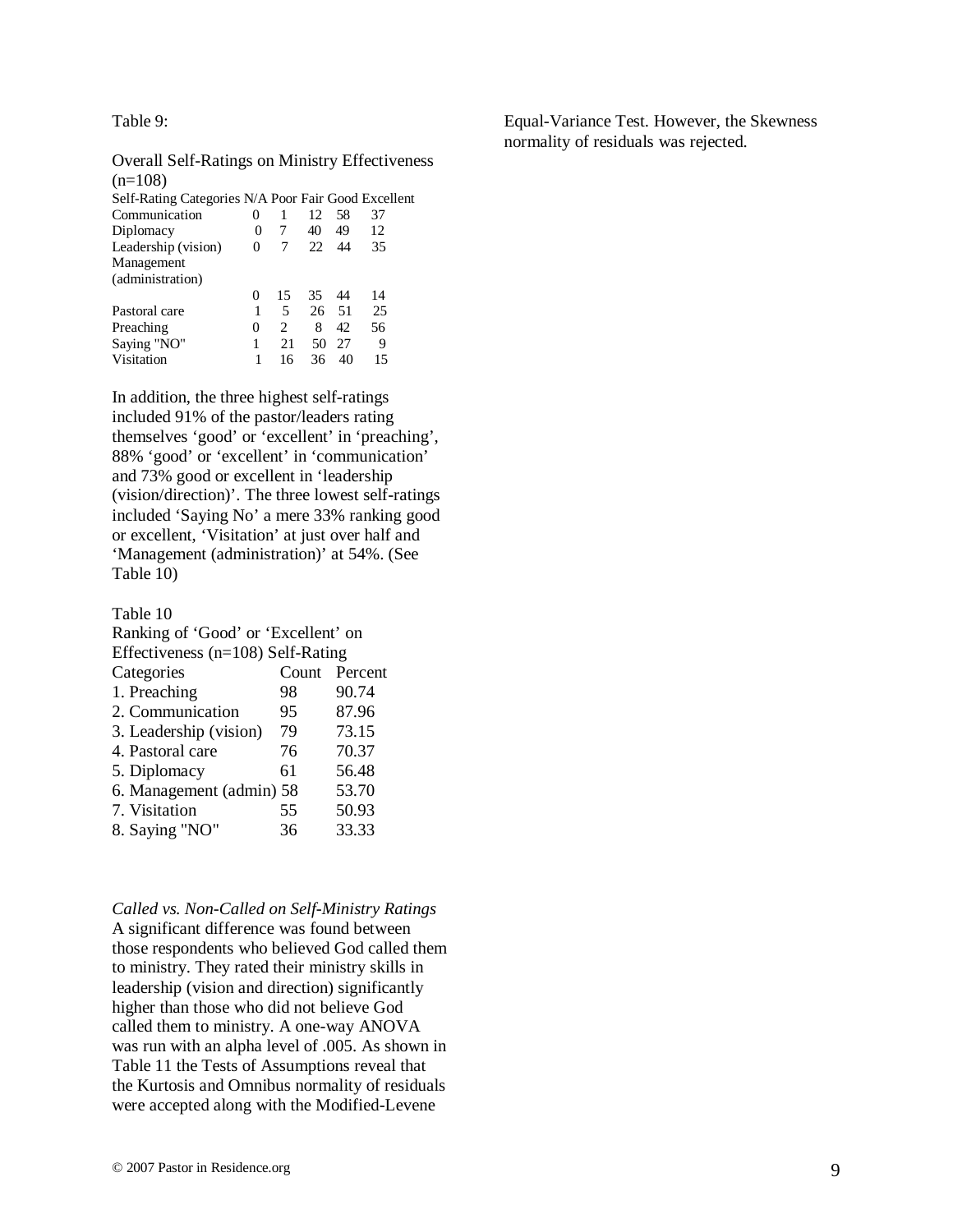#### Table 11

| Tests of Assumptions for Self-Ratings of Leadership Skill (Vision) of Called vs. Non-called |                 |            |                   |
|---------------------------------------------------------------------------------------------|-----------------|------------|-------------------|
| Assumption                                                                                  | Test Value      | Prob Level | Decision $(.005)$ |
| <b>Skewness Normality of Residuals</b>                                                      | $-2.2318$       | 0.025627   | Reject            |
| <b>Kurtosis Normality of Residuals</b>                                                      | $-0.7207$       | 0.471124   | Accept            |
| <b>Omnibus Normality of Residuals</b>                                                       | 5.5004          | 0.063916   | Accept            |
| Modified-Levene Equal-Variance Test                                                         | 0.1183 0.731561 |            | Accept            |

Kruskal-Wallis One-Way ANOVA offers two hypotheses. The null hypothesis (Ho) that all medians are equal was rejected. Therefore the substantive hypothesis (Ha) that at least two medians are different is accepted. The median for those who believed they are called is 3.06 (Good range), where as for those who did not believe they were called the median is 2.3 (Fair range). This proves a difference of 0.76, nearly a full point on the Likert scale (see Table 12).

## Table 12

| ANOVA Group Detail of Z-Value and Medians between Called and Non-called on Leadership (Vision) |       |              |           |           |        |
|------------------------------------------------------------------------------------------------|-------|--------------|-----------|-----------|--------|
| Group                                                                                          | Count | Sum of Ranks | Mean Rank | - Z-Value | Median |
| Called                                                                                         | 98    | 5558.5       | 56.72     | 2.3053    |        |
| Non-called                                                                                     | 10    | 327.5        | 32.75     | $-2.3053$ |        |

However, in order to confirm this significant observation Hintz (2001) suggests the Kruskal- Wallis Z test, which further assesses the difference of pairs of medians following the Kruskal-Wall test. This Z test is a distribution free multiple comparison test which renders the assumption of normality as not necessary therefore minimizing the affect that the rejection of the Skewness Normality of Residuals may have on the one-way ANOVA. Furthermore both sample sizes met the minimum requirements of five. Hintz (2001) remarks that the multiple comparison test uses average ranks rather than means in its calculations.

The Kruskal-Wallis Z test confirms a significant difference between the medians (See Table 13). Both the regular and Bonferroni Tests point to a z-value of 2.4440. This value is greater than the significance level of 1.96. Therefore the medians are confirmed to be significantly different.

Table 13 Kruskal-Wallis Multiple-Comparison Z-Value Test: Leadership (Vision) Rating of Called vs. Non- Called  $\begin{array}{ccc} 1 & 0 & 2.444 \\ 2 & 2.444 & 0 \end{array}$ 2 2.444 0

Regular Test: Medians significantly different if z-value > 1.9600 Bonferroni Test: Medians significantly different if z-value > 1.9600

Although it seems that those who believe they are called to vocational ministry have a greater selfefficacy in their leadership abilities, there was no significant difference found between the two subgroups (Called vs. Non-Called) in terms of pastors' self-ratings in areas of communication, diplomacy, management, pastoral care/counseling, preaching, saying "No" and visitation.

*Financial Survival of Ousted Pastors*  If any one of these pastors were suddenly forced out of their present positions 39% could survive

financially for no more than a month. An incredible 75% could not survive longer than four months (see Table 14). About 5 out 10 of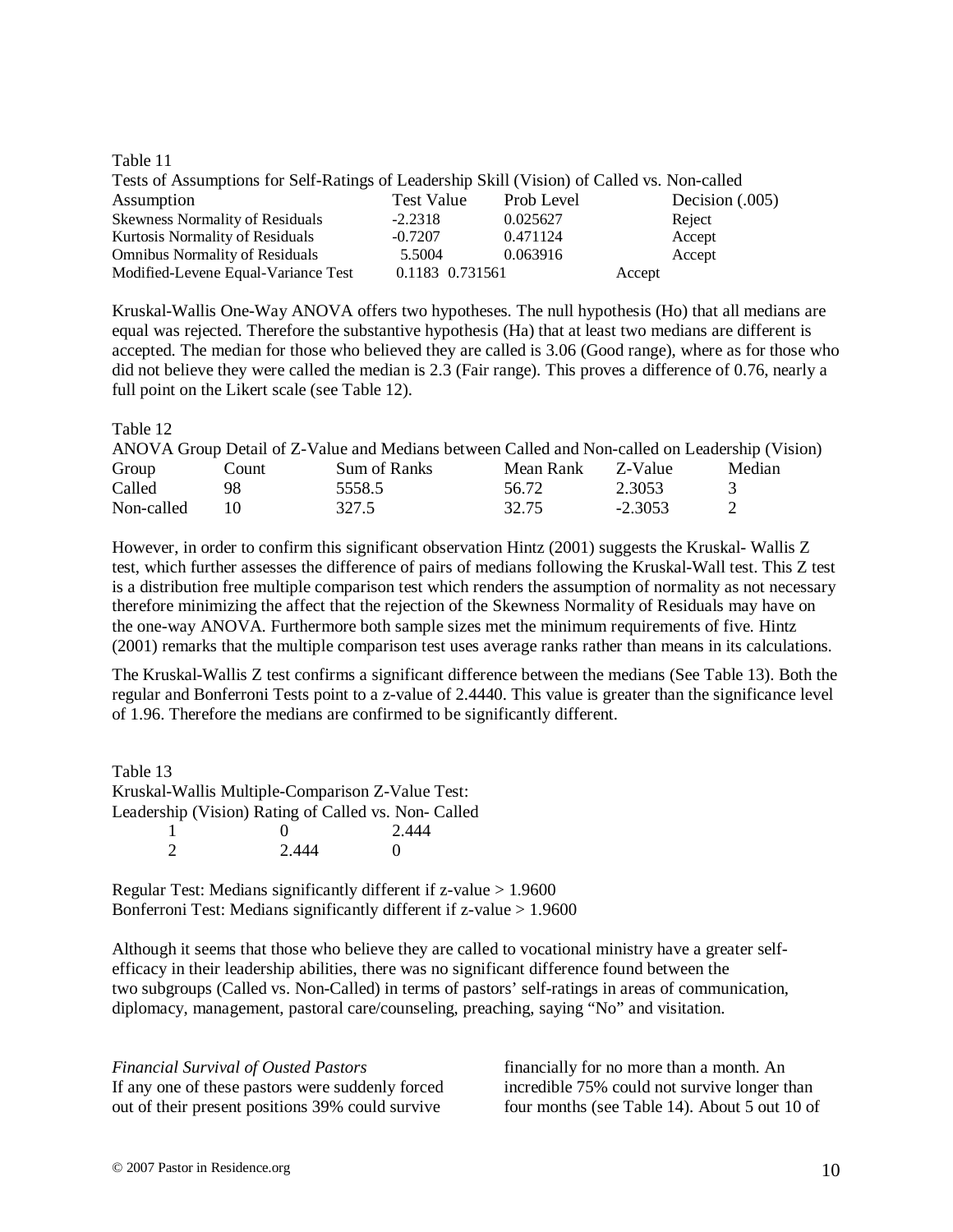these pastors actually received a severance package from 1 to 6 months. 25% of the participating pastors chose not to answer this question.

## Table 14

Financial Survival if Suddenly Forced Out  $(n=108)$ 

| Length of Time  | Count | Percent |
|-----------------|-------|---------|
| No Selection    | 27    | 25.00   |
| 1 month or less | 42    | 38.89   |
| 2 months        | 12    | 11.11   |
| 3 months        |       | 6.48    |
| 4 months        | 20    | 18.52   |

#### *Characteristics of Forced Terminations*

Among the 108 pastor/leaders who have left a ministry post, 9 of them were terminated while 40 were forced to resign. Another 37 respondents resigned as a result of perceived, but not overt, pressure (See Table 15). Moreover, nearly half (44%) claimed to have received an ultimatum that they needed to resign or that they would be fired.

#### Table 15

| Forced Exit by Type $(n=108)$ |    |               |
|-------------------------------|----|---------------|
| Type of Termination           |    | Count Percent |
| No Selection                  | 22 | 20.37         |
| Terminated                    | 9  | 8.33          |
| Forced to Resign              | 40 | 37.04         |
| Resign/Perceived Pressure     | 27 | 24.26         |

Among pastors who were forced out, 41% were terminated once. 19% had it happen twice, 3% had it occur a third time, and just 2% were ousted a fourth time (See Table 16). When these pastors were asked the number of other pastors they know to have been forced out of their ministry position, 53% knew of at least one to as many as six pastors who experienced a forced exit. 63% felt that the churches were not justified in causing the pastor to leave.

#### Table 16

Number of times Terminated from Position  $(n=108)$ 

| Number of Times | Count | Percent |
|-----------------|-------|---------|
| No Selection    | 38    | 35.19   |
| Once            | 44    | 40.74   |

| Twice             | 21 | 19.44 |
|-------------------|----|-------|
| Three Times       |    | 2.78  |
| <b>Four Times</b> |    | 1.85  |

*Sources of Tension and Reasons for Forced Exit*  According to these 108 respondents the top four most significant sources of tension in the ministry include unrealistic expectations (45.37%), personality conflict with board members (35.19%), conflicting visions for the church (41.67%), and personal financial strain(34.26%). When asked how likely these issues would force them out of their position, 50% said that is was somewhat or very likely to occur.

Further, when asked what things were closest in describing reasons for their forced exit, 47.22% cited music/worship style differences were the main cause. Other elements include conflicting visions for the church (40.74%), personality conflict with board members (30.56%), and conflict with people not on board (27.58%).

Though unrealistic expectations and personal financial strain were significant sources of tension, they do not seem to be a dominant cause in the exit of these pastor/leaders. In addition, conflicting visions for the church and personality conflicts with board members are more potent in being a significant source of tension and in leading to a forced exit (see Table 17). Finally, the survey participants were asked to narrow down the reason for their forced exit.

The top four reasons for the forced exits include:(a) conflict with board members (11.11%), (b)conflict with people not on the board (10.19%),(c) conflict with the senior pastor (10.19%), and(d) conflicting visions (8.33%).

There were also a number of other factors addressed in the survey that contributed to the pastors leaving their position. Two noteworthy factors that contributed to their decision to leave were the erosion of trust and certain perceptions by others. 58.33% felt that they were unable to trust those around them and 36.11% were somewhat or significantly impacted by others in which the pastor felt perceived by others as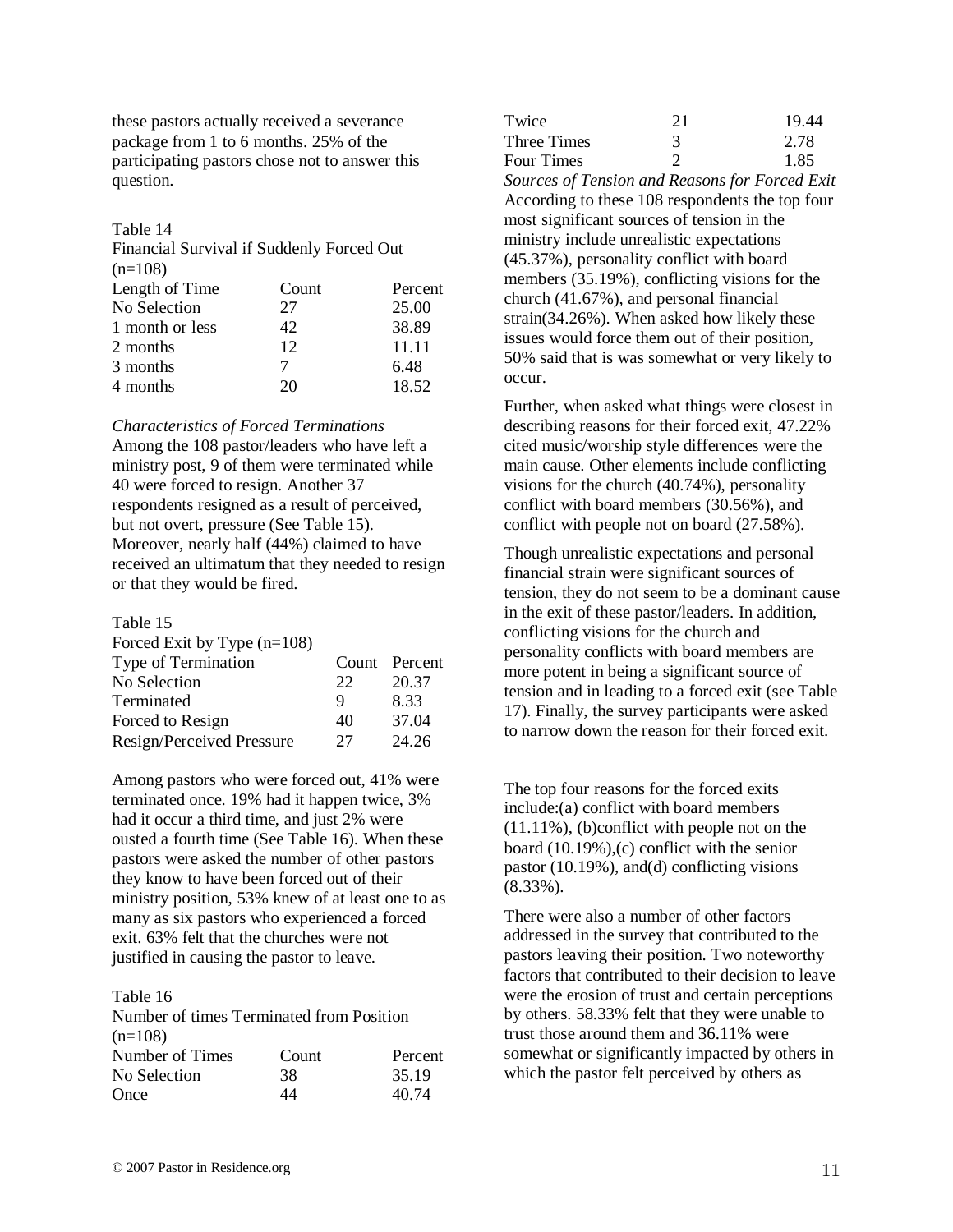being insensitive, abrasive and intimidating (see Table 18).

## *Exited Pastors' Sources of Support*

The participants were surveyed regarding sources of support and encouragement during the crisis of their forced exit (see Table 19) that implied 61% claimed their family was somewhat to very supportive in helping them through their difficulty. 60% felt specifically that their spouse was somewhat to very supportive. Incidentally, 35% of the wives of these oust pastor/leaders preferred to, or were very eager to leave with only 10% being reluctant to leave the church. 49% of pastors described their relationship with their spouse to be warm and supportive. This reveals the importance of the quality a pastor's

family life, both immediate and extended. The stronger his family ties, the greater support base for the pastor when dealing with church difficulty. Coming in third and fourth were friends in the congregation (54%), and fellow pastors outside the church (44%). These are also weighty networks of support outside of family on both a personal as well as a professional level. More research is needed to discover why these four groups are found to be most supportive to the pastor. Unfortunately, 61% of pastors were not a part of a support team when forced to exit their church.

Table 17

Comparison of Source of Tension vs. Actual Reasons for Forced Exit (n=108) Source of Tension Actual Reason for Forced Exit

|                                               | Source of tension |       | Actual reason for exit |       |
|-----------------------------------------------|-------------------|-------|------------------------|-------|
| Category                                      | Rank              | %     | Rank                   | %     |
| Unrealistic expectations                      |                   | 45.37 | 20                     | 8.33  |
| Conflicting visions for the church            | 2                 | 41.67 | $\overline{2}$         | 40.74 |
| Personality conflict with board member(s)     | 3                 | 35.19 | 3                      | 30.56 |
| Financial strain on me                        | 4                 | 34.26 | 13                     | 12.96 |
| Gold fish bowl existence                      | 5                 | 26.85 | 21                     | 4.63  |
| Personality conflict with people not on board | 6                 | 25.00 | 5                      | 27.78 |
| Entitlement attitude of the congregation      | 7                 | 25.00 | 12                     | 13.89 |
| No pastor/confessor                           | 8                 | 24.07 | 18                     | 9.26  |
| Need to prove self as a hard worker           | 9                 | 22.22 | 9                      | 19.44 |
| Spouse conflict over ministry                 | 10                | 22.22 | 6                      | 25.93 |
| Lack of clear expectations                    | 11                | 22.22 | 19                     | 8.33  |
| Theological differences                       | 12                | 19.44 | 11                     | 13.89 |
| Financial strain on church as whole           | 13                | 19.44 | 8                      | 20.37 |
| Not able to work in giftedness                | 14                | 19.44 | 16                     | 12.04 |
| False charges of moral failure                | 15                | 17.59 | 4                      | 28.70 |
| Music/worship differences                     | 16                | 16.67 | 1                      | 47.22 |
| Proliferation of activities                   | 17                | 12.96 | 14                     | 12.04 |
| Actual moral failure                          | 18                | 12.96 | 15                     | 12.04 |
| Conflict with senior pastor                   | 19                | 11.11 | 10                     | 16.67 |
| Conflict with staff members                   | 20                | 11.11 | 17                     | 11.11 |
| Your conflict with spouse over ministry       | 21                | 10.19 | 7                      | 23.15 |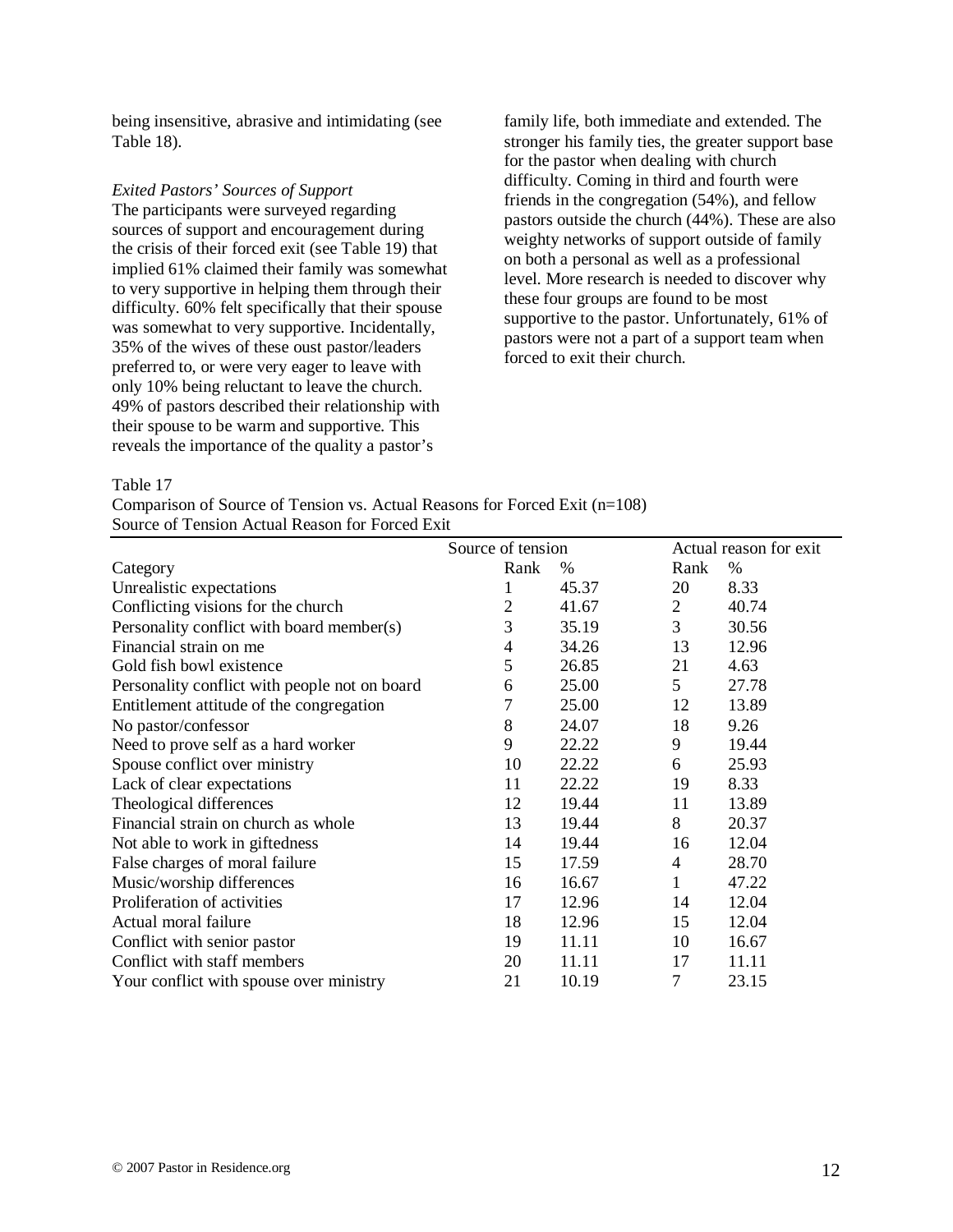| Table 18:                                          |  |
|----------------------------------------------------|--|
| Ranked Contributors to Decision to Leave $(n=108)$ |  |

| <b>Contributing Factors</b>                   | Some Effect    | Significant<br>Effect | Combined<br>Total | Combined<br>Percent |
|-----------------------------------------------|----------------|-----------------------|-------------------|---------------------|
|                                               |                |                       |                   |                     |
| I could not trust those around me             | 32             | 31                    | 63                | 58.33               |
| Others would say that I was insensitive,      |                |                       |                   |                     |
| abrasive, intimidating                        | 31             | 8                     | 39                | 36.11               |
| Others would describe me as cold, aloof,      |                |                       |                   |                     |
| arrogant, and impatient                       | 18             | 7                     | 25                | 23.15               |
| I was overly ambitious, seeking more than     |                |                       |                   |                     |
| I should have                                 | 16             | 9                     | 25                | 23.15               |
| I could not think strategically. I did not    |                |                       |                   |                     |
| know the right                                | 21             | 4                     | 25                | 23.15               |
| I could not adapt to a Senior Pastor who      |                |                       |                   |                     |
| had a different management style              | $\overline{4}$ | 13                    | 17                | 15.74               |
| I could not leave others to manage their      |                |                       |                   |                     |
| work affairs. I got too involved              | 12             | 3                     | 15                | 13.89               |
| I could not staff effectively. I did not hire |                |                       |                   |                     |
| the right people                              | 8              | 6                     | 14                | 12.96               |
| I was over-dependent on a mentor in the       |                |                       |                   |                     |
| Church                                        | 2              | 3                     | 5                 | 4.63                |
| $-11.10$                                      |                |                       |                   |                     |

## Table 19

Ranking of Sources of Support for Pastors (n=108)

| Place of Support                 | Somewhat<br>Supportive | Very<br>Supportive | Combined<br>Total | Combined<br>Percent |
|----------------------------------|------------------------|--------------------|-------------------|---------------------|
| Family                           | 17                     | 49                 | 66                | 61.11               |
| Spouse                           | 8                      | 57                 | 65                | 60.19               |
| Friends in the congregation      | 18                     | 40                 | 58                | 53.70               |
| Fellow pastors outside of church | 16                     | 31                 | 47                | 43.52               |
| <b>Christian Counselor</b>       | 14                     | 23                 | 37                | 34.26               |
| Others (did not fit a category)  | 6                      | 18                 | 24                | 22.22               |
| Support team                     |                        | 14                 | 21                | 19.44               |
| Fellow staff member              | 8                      | 13                 | 21                | 19.44               |
| Denominational leader            | 8                      | 11                 | 19                | 17.59               |
| Church board                     | 13                     | 5                  | 18                | 16.67               |
| Professional consultant          | 9                      | 8                  | 17                | 15.74               |
| Senior pastor                    | 3                      | 4                  | 7                 | 6.48                |

# *Impact of Forced Exits on the Ex-Pastor*

When asked about the impact of the forced exit, respondents claimed their own and their family's ability to trust people (71% and 67% respectively), their financial stability (69%), and their self-confidence as a pastoral leader (59%) were affected the most (see Table 20). Their emotional health (59%) and ability to trust their denomination (57%) was also significantly impacted. The theme of eroding trust, whether in people or organizations, seems to be dominant in the devastation experienced by the exiting pastor.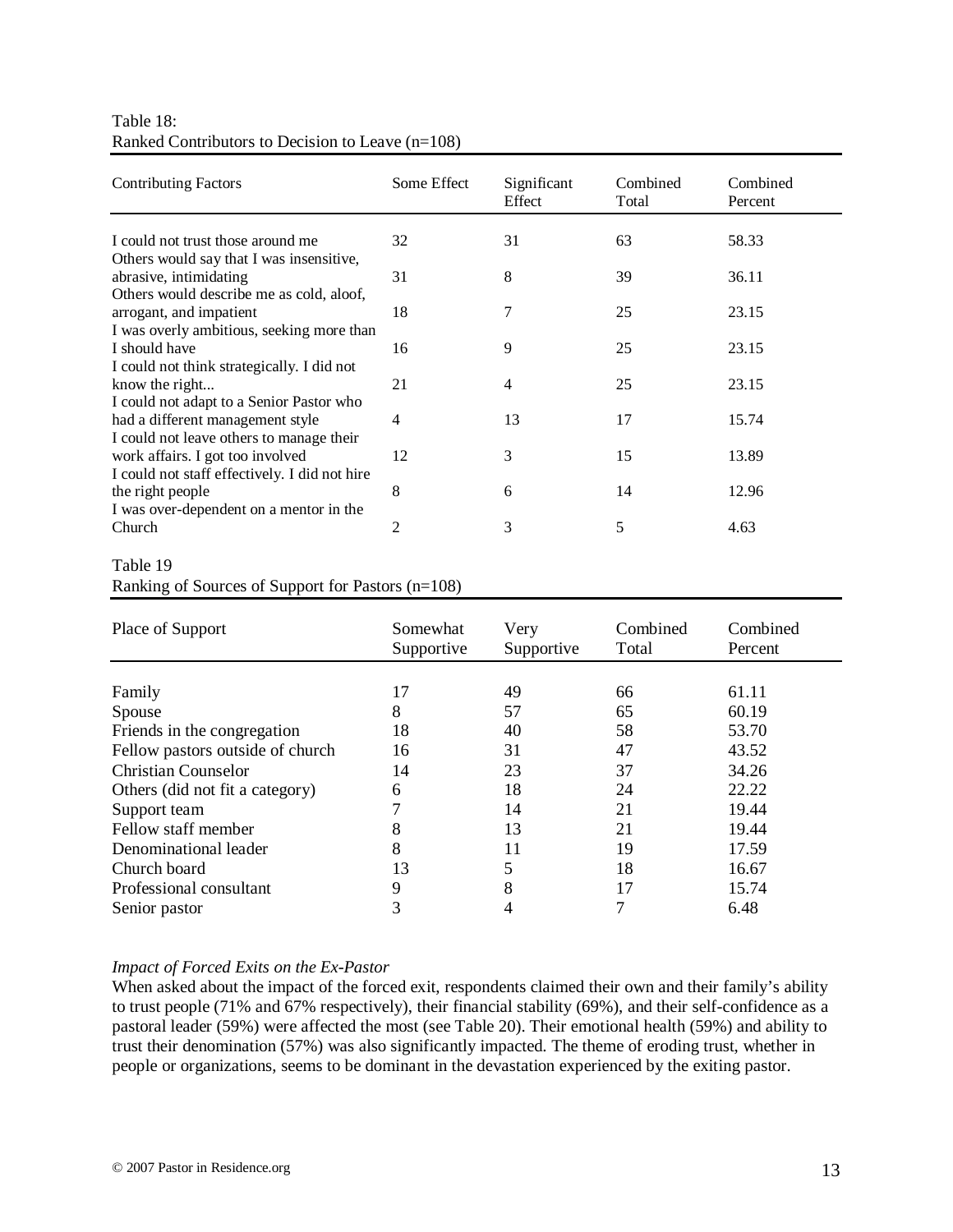Another area examined regarding the impact felt by a pastor during and after a forced exit is emotional stress. Out of 108 respondents, 100 participants responded to the questions about stressors felt after leaving the ministry with six of 22 adjectives returning responses of 60% or above: (a) 'betrayed', (b) 'sad', (c) 'frustrated', (d) 'lonely', (e) 'forgotten', and (f) 'depressed.'

It seems that forced exits seem to take a significant emotional toll on a pastor's being. Salvaging the pain and distress of a forced exit, these pastors/leaders reported a number of lessons learned through the challenge of their termination (see Table 22). Those items in the 80 percentile and above included 'care for staff' (92%), 'hire more staff carefully' (90%), 'leave sooner' (89%), 'introduce new ideas gradually' (88%), and 'connect with your leaders' (82%).

These items seem to reflect the importance of careful staffing, both in the hiring (administration) and in the development (interpersonal) of staff once hired. Discernment in timing issues is another theme of lessons learned. Finally, these pastors learned that knowing when to stick it out through the ups and downs of ministry and when to leave, as well as perceiving the proper time to bring about changes in the church is also critical.

| Ranking of most affected areas by forced exit $(n=100)$ |          |          |          |          |  |
|---------------------------------------------------------|----------|----------|----------|----------|--|
| Area of Impact                                          | Somewhat | Very     | Combined | Combined |  |
|                                                         | Negative | Negative | Total    | Percent  |  |
|                                                         | Effect   | Effect   |          |          |  |
|                                                         |          |          |          |          |  |
| 1. Ability to trust people                              | 46       | 25       | 71       | 71       |  |
| 2. Financial stability                                  | 20       | 49       | 69       | 69       |  |
| 3. Family's ability to trust                            | 41       | 26       | 67       | 67       |  |
| 4. Confidence as a pastoral leader                      | 33       | 26       | 59       | 59       |  |
| 5. My emotional health                                  | 27       | 30       | 57       | 57       |  |
| 6. Ability to trust denomination                        | 23       | 33       | 56       | 56       |  |
| 7. Commitment to stay in the ministry                   | 27       | 20       | 47       | 47       |  |
| 8. Ability to trust fellow peers                        | 29       | 14       | 43       | 43       |  |
| 9. Spouse's emotional health                            | 29       | 14       | 43       | 43       |  |
| 10. Prayer life                                         | 26       | 14       | 40       | 40       |  |
| 11. Children's emotional health                         | 22       | 12       | 34       | 34       |  |
| 12. A growing vibrant faith                             | 17       | 16       | 33       | 33       |  |
| 13. Sense of call                                       | 19       | 10       | 29       | 29       |  |
| 14. Ability to be a loving spouse                       | 15       | 4        | 19       | 19       |  |
| 15. Ability to love people                              | 13       | 6        | 19       | 19       |  |
| 16. Ability to be a caring person                       | 12       | 4        | 16       | 16       |  |

Table 20

Table 21

| Ranking of stresses felt after leaving ministry $(n=100)$ |      |         |                   |                     |  |  |  |  |
|-----------------------------------------------------------|------|---------|-------------------|---------------------|--|--|--|--|
| <b>Stress Felt</b>                                        | High | Extreme | Combined<br>Total | Combined<br>Percent |  |  |  |  |
| 1. Betrayed                                               | 13   | 57      | 70                | 70                  |  |  |  |  |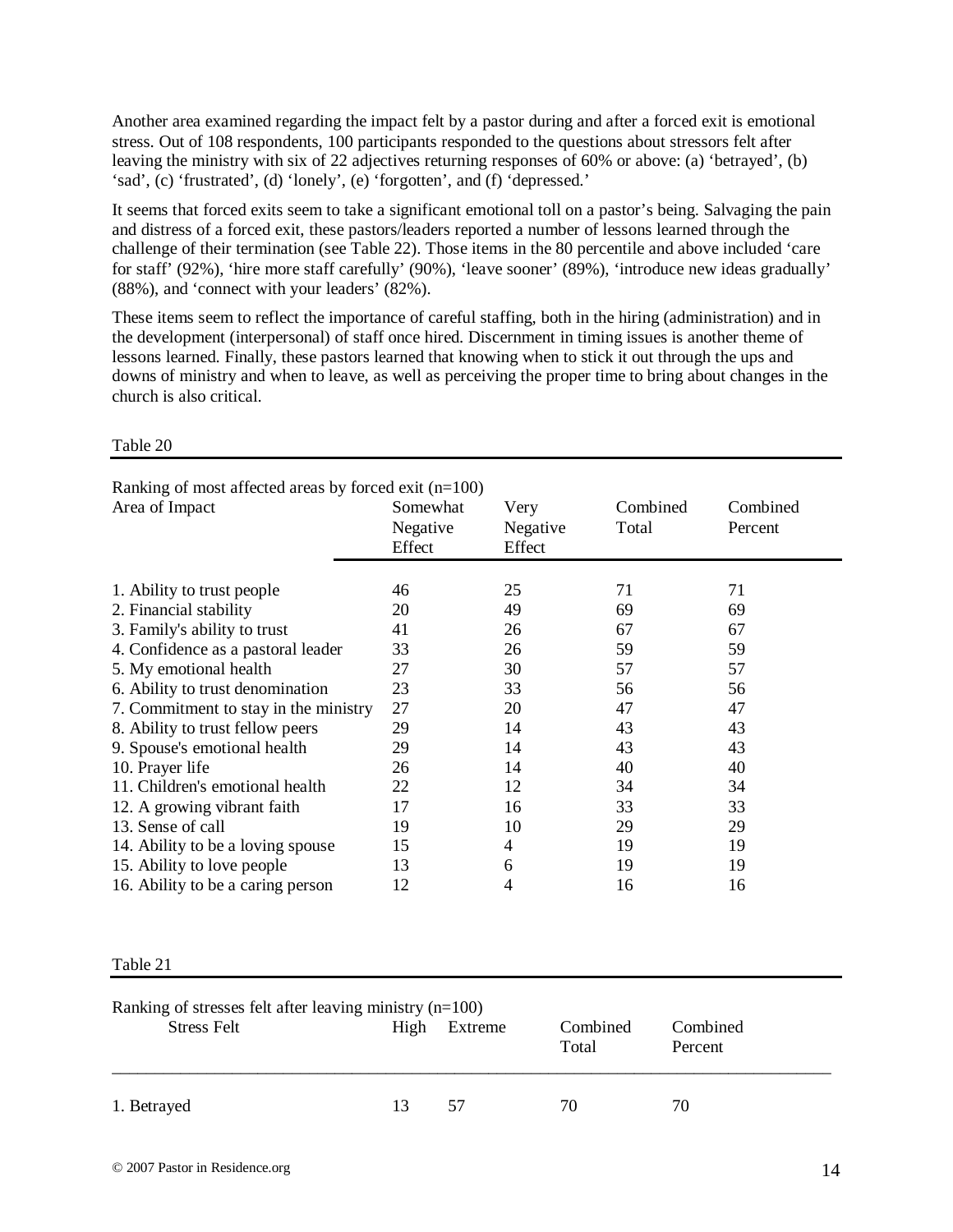| 2. Sad                 | 24 | 43 | 67 | 67 |
|------------------------|----|----|----|----|
| 3. Frustrated          | 24 | 41 | 65 | 65 |
| 4. Lonely              | 23 | 40 | 63 | 63 |
| 5. Forgotten           | 18 | 43 | 61 | 61 |
| 6. Depressed           | 22 | 38 | 60 | 60 |
| 7. Angry               | 17 | 39 | 56 | 56 |
| 8. Failure             | 19 | 34 | 53 | 53 |
| 9. Uncertain           | 20 | 33 | 53 | 53 |
| 10. Criticized         | 23 | 28 | 51 | 51 |
| 11. Confused           | 25 | 26 | 51 | 51 |
| 12. Shocked            | 13 | 33 | 46 | 46 |
| 13. Defensive          | 25 | 20 | 45 | 45 |
| 14. Spouse still hurts | 20 | 25 | 45 | 45 |
| 15. Inferior           | 20 | 22 | 42 | 42 |
| 16. Useless            | 19 | 20 | 39 | 39 |
| 17. Ashamed            | 13 | 24 | 37 | 37 |
| 18. Guilty             | 13 | 18 | 31 | 31 |
| 19. Ambivalent         | 11 | 14 | 25 | 25 |
| 20. Disloyal           | 9  | 7  | 16 | 16 |
| 21. Phony              | 8  | 7  | 15 | 15 |
| 22. Worldly            | 8  | 4  | 12 | 12 |

| Table 22                                              |     |    |
|-------------------------------------------------------|-----|----|
| Ranking of Things Learned Through Forced Exit (n=100) |     |    |
| <b>Lesson Learned</b>                                 | Yes | No |
| 1. Care for staff                                     | 92  | 8  |
| 2. Hire staff more carefully                          | 90  | 10 |
| 3. Leave sooner                                       | 89  | 11 |
| 4. Introduce new ideas gradually                      | 88  | 12 |
| 5. Connect with your leaders                          | 82  | 18 |
| 6. Develop leadership/conflict resolution skills      | 69  | 31 |
| 7. Have only godly people in leadership               | 63  | 37 |
| 8. Deepened prayer life                               | 61  | 39 |
| 9. Put family first                                   | 60  | 40 |
| 10. Love even enemies                                 | 59  | 41 |
| 11. Deal with problems upfront                        | 57  | 43 |
| 12. Can't fix everything                              | 54  | 46 |
| 13. Find more about church before                     | 52  | 48 |
| 14. God is sovereign                                  | 52  | 48 |
| 15. Humility                                          | 48  | 52 |
| 16. God did call me to ministry                       | 47  | 53 |
| 17. People can be cruel                               | 46  | 54 |
| 18. Can always trust God                              | 38  | 62 |
| 19. God still loves me and will provide               | 34  | 66 |

## *Miscellaneous Observations*

Nearly 40% of these participants perceived their theological position as conservative before entering the pastorate, while, in contrast, only

28% continued to view their theological position as conservative. Nine out of 10 of the respondents believed God called them to vocational ministry. These pastors/leaders moved an average of 2.95 times throughout their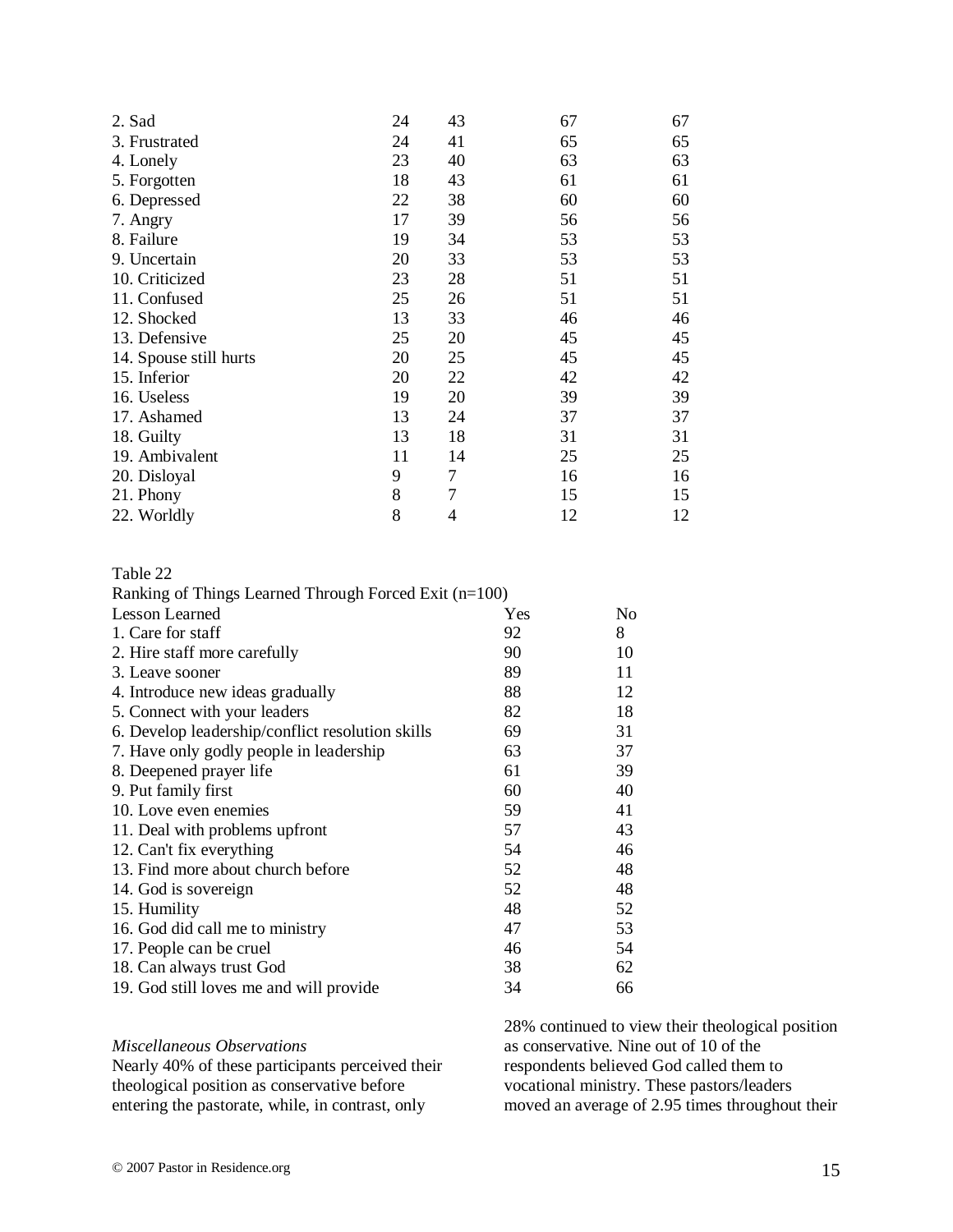ministry careers with 78 of the respondents moving two or more times.

One quarter of the respondents have left the pastorate previously and returned. Furthermore, 56% of all total respondents saw themselves as permanently in the pastorate. 56% of the respondents reported that their church had previous forced exit incidents in their past. 38% have used outside professionals to mediate conflict of which 23% used another outside pastor or someone else in the their respective denomination. Of the 39 who responded on the success of the mediator in their situation 21(54%) pastor/leaders found the mediator to be somewhat or very helpful. 30.56% of the participants are somewhat or very fearful they are being forced to leave their present ministries.

A surprising 55% did discuss the reason(s) for being forced out with those involved before they left. However, only 7% found their discussions somewhat helpful while 40% believed the discussion to be not at all helpful.

#### *Recommendations for Further Research*

As this paper addresses a brief review of the literature on antecedents of forced pastoral exits

and explores the data collected from the PIRCS Survey not only are observations made but many more questions are raised. One major question remains to be answered as a limitation of the study. The sources surveyed in the exploratory section of this paper were from the pastors themselves. Further research is needed ingathering data from lay people who were also involved in the forced exit process. It is recommended that researchers design a survey for the laity that could be used in conjunction with a survey for pastors.

Other recommendations for further research include subsequent study on the effect of moderating variables such as a pastor's sense of calling, age, education, previous secular employment, marital status, theological convictions on a forced pastoral exit. Furthermore research is needed to bring greater understanding on the short and long-term impact of a forced termination on the pastor and his or her family.

*\_\_\_\_\_\_\_\_\_\_\_\_\_\_\_\_\_\_\_\_\_\_\_\_\_\_\_\_\_\_\_\_\_\_ References* 

*Reflector.* 10, (14). 1. Retrieved on December 27, 2002 http://www.tnbaptist.org/baptistandreflector/1

998B&R/10-14articles/br10142.htm

- Chandler, C. H. (2002). Forced Terminations: Is There A Rulebook on Forced Terminations? Retrieved on December 26, 2002 from web http://www.pastornet.net.au/jmm/alpt/alpt035 6.htm
- Crouch, R. (2002). Forced Terminations: When a Church Asks a Pastor to Leave. Retrieved on December 26, 2002 from web http://priscillasfriends.org/studies/termination s.html
- Crouch, R. (2003). Stress and burnout in Ministry. Retrieved on August 8, 2003 from web http://www.pastornet.net.au/jmm/alpt/alpt0102.htm
- Crowell, R. J. (1995). Forced Pastoral Exits: An Empirical Study. Doctor of Ministry Dissertation, Dallas Theological Seminary: Dallas, Texas.
- Der, Justin (2001). ABC Pastor Discouragement and Dropout: A Study Based on the Responses of 64 Pastors. Stanford University.

Algie, J. (2003, Friday, May 16,). *Old-Time Religion*. Owen Sound Sun Times. Brentwood (1998, Oct). Both in Tennessee and SBS-Wide: Number of forced terminations of pastors declines. *Baptist and*